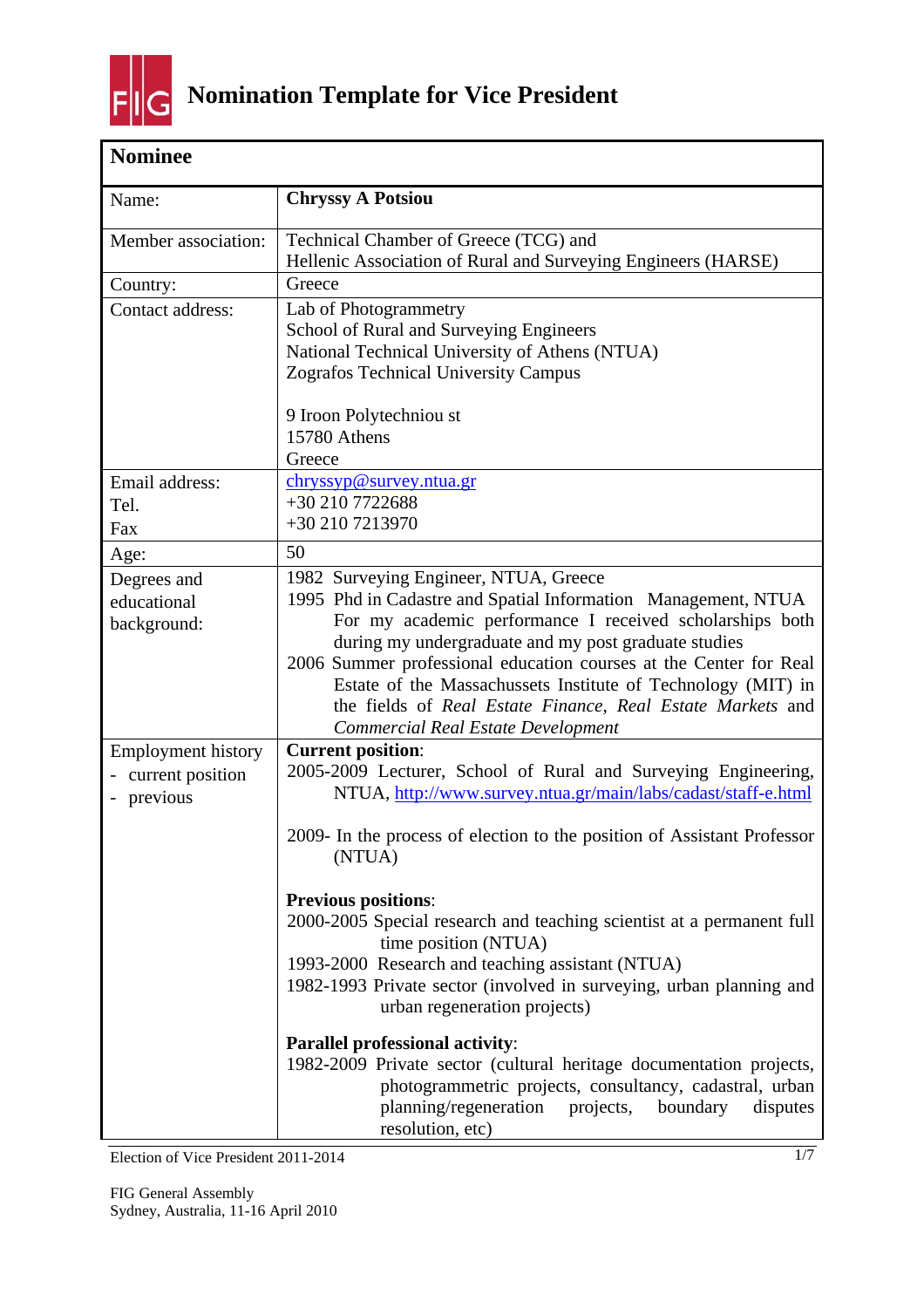

| Hellenic Cadastral Agency)<br>Member of the Board of Directors of KTIMATOLOGIO<br>2009-                           |         |
|-------------------------------------------------------------------------------------------------------------------|---------|
|                                                                                                                   |         |
|                                                                                                                   |         |
| SA (the Hellenic Cadastre Agency)                                                                                 |         |
| http://www.ktimatologio.gr/ktima/EN/index.php?ID=qoQ                                                              |         |
| hyNCvtozm6ajS_EN                                                                                                  |         |
| <b>Current:</b><br>Positions of trust                                                                             |         |
| 2009-2011 Elected bureau member UN/ECE Working Party on Land<br>current                                           |         |
| Administration (WPLA)<br>- previous                                                                               |         |
| 2004-2009 Elected bureau member and secretary of the Hellenic                                                     |         |
| Society for Photogrammetry and Remote<br>(HSPRS)                                                                  | Sensing |
| 2008-2010 Elected bureau member Hellenic Society for Geographic                                                   |         |
| Information (HellasGI)                                                                                            |         |
| 1999-2009 Delegate of Technical Chamber of Greece in FIG General<br>Assembly                                      |         |
| 2006-2010 Elected member in the General Assembly of Professors of                                                 |         |
| the School of Rural and Surveying Engineers, NTUA.                                                                |         |
| Member of several academic committees.                                                                            |         |
| Member of scientific committees of HARSE                                                                          |         |
| - Regular author at the HARSE journal (about FIG activities)                                                      |         |
| - FIG representative to UNECE WPLA                                                                                |         |
| - FIG representative and keynote speaker to the Turkish National<br>GIS Congress 2009                             |         |
| <b>Previous:</b>                                                                                                  |         |
| 2001-2003, 2003-2006, 2006-2009 Elected bureau member UN/ECE<br><b>WPLA</b>                                       |         |
| 1992-1995 (treasurer), 1995-1999 (treasurer), 1999-2004 (secretary)<br>Elected bureau member HSPRS                |         |
| 2002-2004, 2004-2006 Elected bureau member of the HellasGI                                                        |         |
| - Member of the UNECE expert group for the compilation of the<br>Land Administration Review in Bulgaria 2008-2009 |         |
| Member of several scientific committees of the TCG for Cadastre                                                   |         |
| and Land Management<br><b>Current:</b>                                                                            |         |
| Positions in FIG<br>- FIG Commission 3 chair (2006-2010)                                                          |         |
| current<br>ACCO representative to FIG Council (2006-2008 and 2008-2010)                                           |         |
| previous<br>Delegate in FIG General Assembly<br>$\qquad \qquad -$                                                 |         |
| <b>Previous:</b>                                                                                                  |         |
| FIG Commission 3 vice chair (2002-2006)                                                                           |         |
| FIG Commission 3 WG chair (1998-2006)                                                                             |         |

Election of Vice President 2011-2014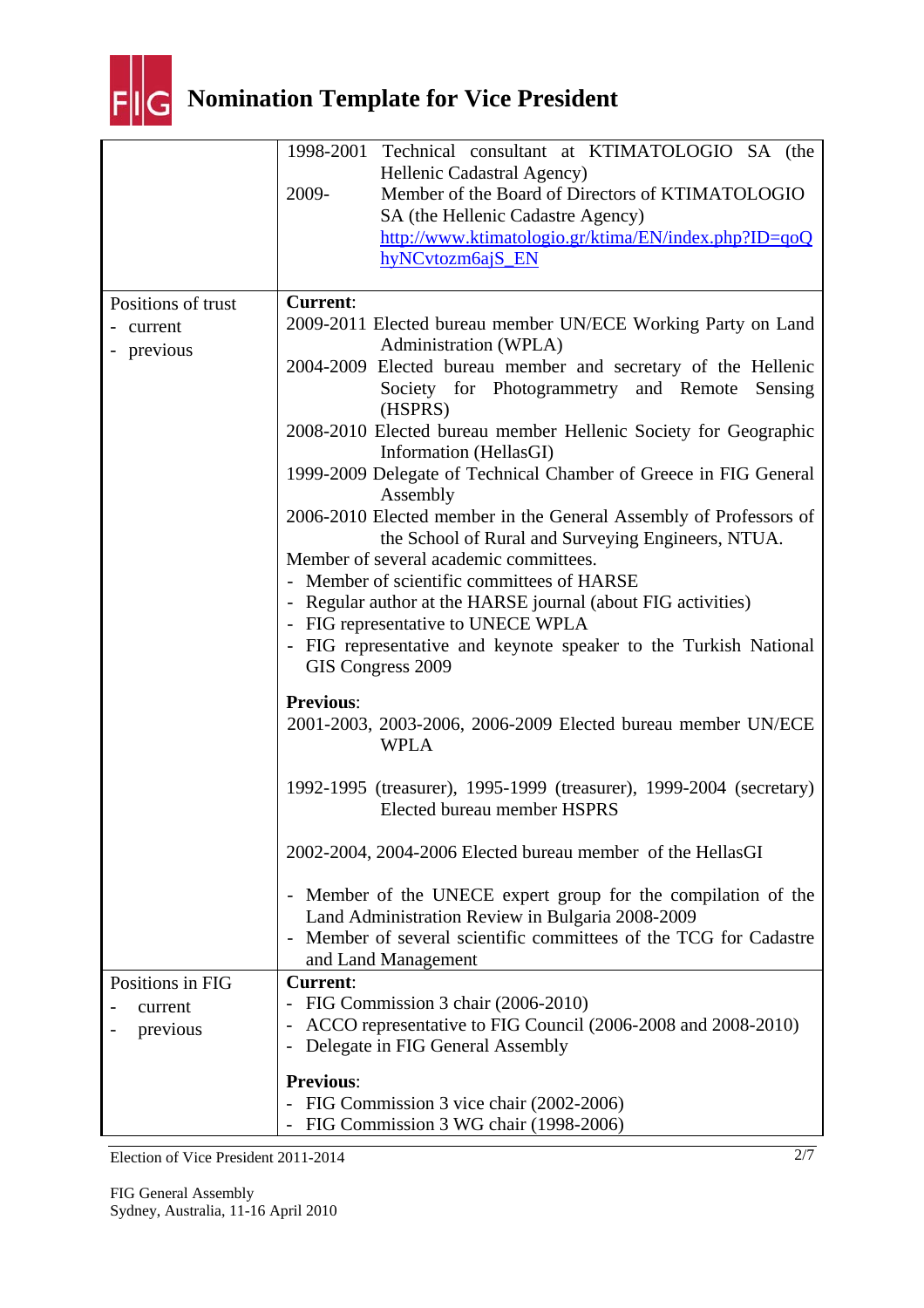

|            |            |    | FIG Chief Editor for the peer review procedure in FIG WW 2008<br>and FIG WW2009                                                                                                                                                                                                                                                                                                                                                                                                                                                                                                                                                                                                                                                                                                                                                                           |
|------------|------------|----|-----------------------------------------------------------------------------------------------------------------------------------------------------------------------------------------------------------------------------------------------------------------------------------------------------------------------------------------------------------------------------------------------------------------------------------------------------------------------------------------------------------------------------------------------------------------------------------------------------------------------------------------------------------------------------------------------------------------------------------------------------------------------------------------------------------------------------------------------------------|
|            |            |    | Delegate in FIG General Assembly since 1999                                                                                                                                                                                                                                                                                                                                                                                                                                                                                                                                                                                                                                                                                                                                                                                                               |
| Other      | activities | in | - Served as General Secretary of the LOC for the organization of the<br>Athens WW 2004                                                                                                                                                                                                                                                                                                                                                                                                                                                                                                                                                                                                                                                                                                                                                                    |
| <b>FIG</b> |            |    | Initiated the current research on informal development in the<br>greater European region by organizing the 2007 joint FIG Com3<br>and UNECE Workshop on Informal Development and by being<br>Co-author in the UNECE publication on "Self made cities"<br>http://www.unece.org/publications/oes/SelfMadeCities.pdf<br>Member of the Task Force on "Developing Global Land Tools for<br>Pro Poor Land Management"<br>Author of the FIG/UN-HABITAT/GLTN research publication on<br>"Tools for Legal Integration and Provision of Environmental<br>Improvements in Informal Settlements in Europe. A case study from<br>Albania and Greece", delivered to UN-HABITAT and FIG by                                                                                                                                                                               |
|            |            |    | $16.7.2009$ , to be published.<br>Active contribution to the FIG/UN-HABITAT Seminar,<br>in<br>Stockholm, Sweden, 16–17 June 2008, for informal development in<br>the countries in transition, and to the <i>publication No 44</i> .<br>Co-editor for the following issues of scientific peer reviewed<br>journals publishing FIG Com3 papers:<br>1. Technica Chronika, Scientific Journal of the Technical<br>Chamber of Greece, May-December 2008, vol 28(2-3)<br>2. SaLIS, Scientific and Technical Journal of the American<br>Association for Geodetic Surveying, June 2008, vol 68(2)<br>3. Nordic Journal of Surveying and Real Estate, special issue vol<br>4(2009)<br>Co-author of the FIG publication on "Megacities: Trends in Spatial<br>$\overline{\phantom{0}}$<br><b>Information Management"</b><br>FIG columnist for GeoInformatics in 2007 |
|            |            |    | Contributing author to GIM INTERNATIONAL, FIG page<br>$(01/07/2007$ and $01/06/2008)$<br>- Published in total 60 papers and 20 presentations mostly in FIG,<br>UNECE WPLA and ISPRS conferences, and other surveying<br>scientific journals etc.                                                                                                                                                                                                                                                                                                                                                                                                                                                                                                                                                                                                          |
|            |            |    | With the valuable, volunteer and consistent support of the FIG Com3<br>Vice chair of Administration Mr G. Apostolatos, also supported by the<br>TCG, so far we have organized three FIG Com3 annual Workshops<br>(Sounio 2007, Valencia 2008 and Mainz 2009).                                                                                                                                                                                                                                                                                                                                                                                                                                                                                                                                                                                             |
|            |            |    | Through that, FIG Com3 has established:<br>Cooperation with UNECE for the organization of the 2007 joint<br>FIG Com3/UNECE Workshop in Sounio,<br>Cooperation with FIG Com2 for the organization of the 2008 FIG                                                                                                                                                                                                                                                                                                                                                                                                                                                                                                                                                                                                                                          |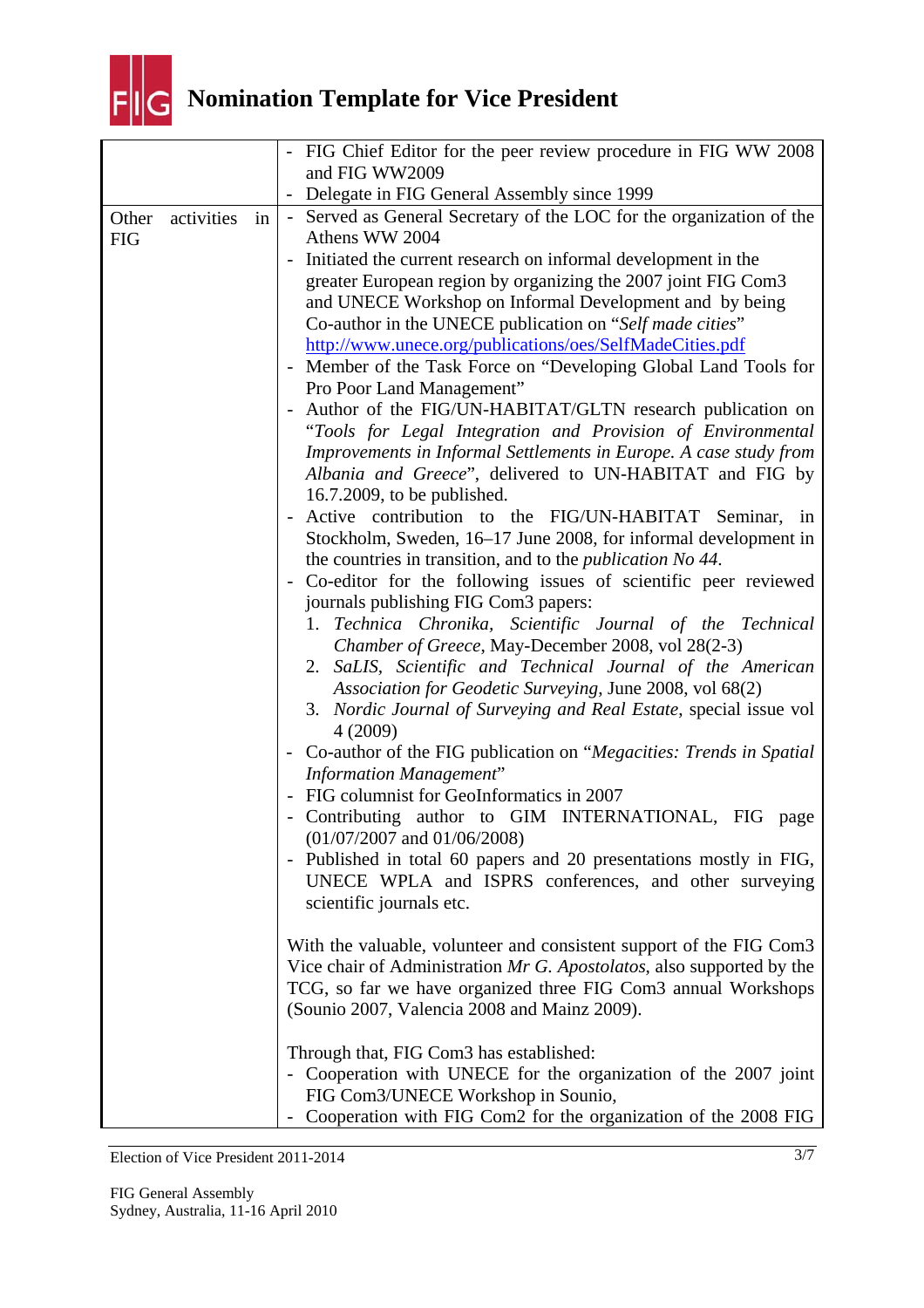

| Field of surveying<br>discipline                                    | Com <sub>3</sub> Workshop in Valencia<br>Cooperation with FIG Com7, Com3 and WPLA for the<br>organization of the 2003 Workshop in Greece,<br>Cooperation with FIG Com7 for supporting the 2009 Workshop in<br>Moldova, and for the organization of the 2010 FIG Com3<br>Workshop in Sofia, Bulgaria<br>Land Management (Cadastre and land policy, Spatial Information<br>Management, Planning, Valuation and Real Estate Markets).                                                                                                                                                                                                                                                                                                                                                                                                                                                                                                                                                                                                                                                                                                                                                                                                                                                                                                                                                                                                                                                                                                                             |
|---------------------------------------------------------------------|----------------------------------------------------------------------------------------------------------------------------------------------------------------------------------------------------------------------------------------------------------------------------------------------------------------------------------------------------------------------------------------------------------------------------------------------------------------------------------------------------------------------------------------------------------------------------------------------------------------------------------------------------------------------------------------------------------------------------------------------------------------------------------------------------------------------------------------------------------------------------------------------------------------------------------------------------------------------------------------------------------------------------------------------------------------------------------------------------------------------------------------------------------------------------------------------------------------------------------------------------------------------------------------------------------------------------------------------------------------------------------------------------------------------------------------------------------------------------------------------------------------------------------------------------------------|
| <b>Nominees statement</b>                                           |                                                                                                                                                                                                                                                                                                                                                                                                                                                                                                                                                                                                                                                                                                                                                                                                                                                                                                                                                                                                                                                                                                                                                                                                                                                                                                                                                                                                                                                                                                                                                                |
| Why I want to be<br>Vice President                                  | Through the new role of a Vice President of the Federation, I wish to<br>continue and broaden my voluntary and fruitful cooperation with all<br>member associations and their delegates from the private, public and<br>academic sectors, so that we will coordinate our efforts and contribute<br>to the countries' needs in developing in depth global experience and<br>knowledge sharing in Land Management aspects.<br>I will also continue to work so that we will coordinate our FIG<br>research with the United Nations and the World Bank action plans and                                                                                                                                                                                                                                                                                                                                                                                                                                                                                                                                                                                                                                                                                                                                                                                                                                                                                                                                                                                            |
|                                                                     | develop tools and policies in supporting the achievement of the<br>Millennium Development Goals.                                                                                                                                                                                                                                                                                                                                                                                                                                                                                                                                                                                                                                                                                                                                                                                                                                                                                                                                                                                                                                                                                                                                                                                                                                                                                                                                                                                                                                                               |
| What I can offer to<br>FIG in support of its<br>aims and objectives | I have been participating to FIG since 1983. I have been contributing<br>through various roles, e.g., as Com 7 and later as Com 3 delegate,<br>chair of Com3WGs, vice chair of Com3. During my term as chair of<br>FIG Com3, Com3 has organized three annual workshops and two<br>expert group meetings, established a close cooperation among the<br>public, private and academic sectors, and valuable synergies with the<br>WB and UN agencies and ISPRS; Com3 has introduced a focused in<br>depth research on aspects like informal development, rapid<br>urbanization and Megacities management through its workshops;<br>Com3 was also the first to apply the optional peer review system. As<br>ACCO representative, during my first period 2006-2008, I have<br>introduced the optional double blind peer review procedure for the<br>papers presented in the WWs as well, and I served as chief editor for<br>the papers submitted for the review in the Stockholm and Eilat<br>Working Weeks.<br>All these years of my involvement in the international activities I had<br>the chance to develop a broad understanding of the FIG goals and<br>objectives but also of the urgent needs that should be addressed in<br>many countries. For the future, as FIG Vice President, I offer my<br>commitment to work on behalf of the Federation to coordinate and<br>promote cooperation and to facilitate the contribution and the active<br>participation of all our members in supporting both the regional and<br>the global Land Management issues. |

Election of Vice President 2011-2014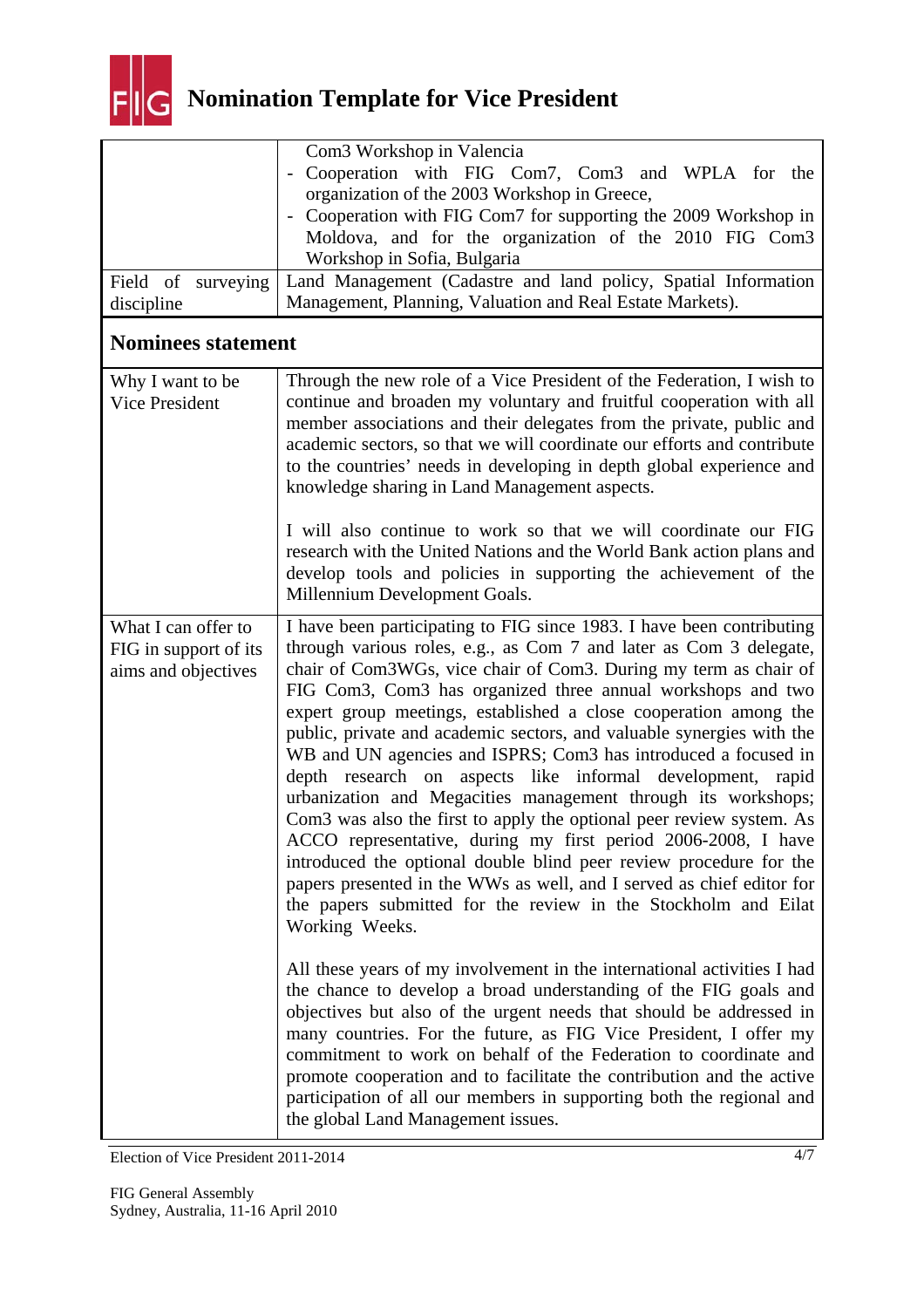

| My key skills                 | My skills include energy and enthusiasm for <i>volunteer</i> work;<br>commitment to the goals and objectives of FIG; commitment to work<br>cooperatively in the international environment with professionals from<br>various cultures and backgrounds, and to highly respect their<br><i>experience and knowledge</i> ; and a keen understanding of the<br>importance of cadastre, land management, informal development,<br>urban regeneration, planning, and the real estate market to our<br>profession. |  |
|-------------------------------|-------------------------------------------------------------------------------------------------------------------------------------------------------------------------------------------------------------------------------------------------------------------------------------------------------------------------------------------------------------------------------------------------------------------------------------------------------------------------------------------------------------|--|
| Any other general<br>comments | I have enjoyed the full support of the Technical Chamber of Greece,<br>the Hellenic Association of Rural and Surveying Engineers and my<br>University for my activities in FIG in the past and have the assurance<br>of their support for my future participation in the Federation. Please<br>see the attached letters of support.                                                                                                                                                                         |  |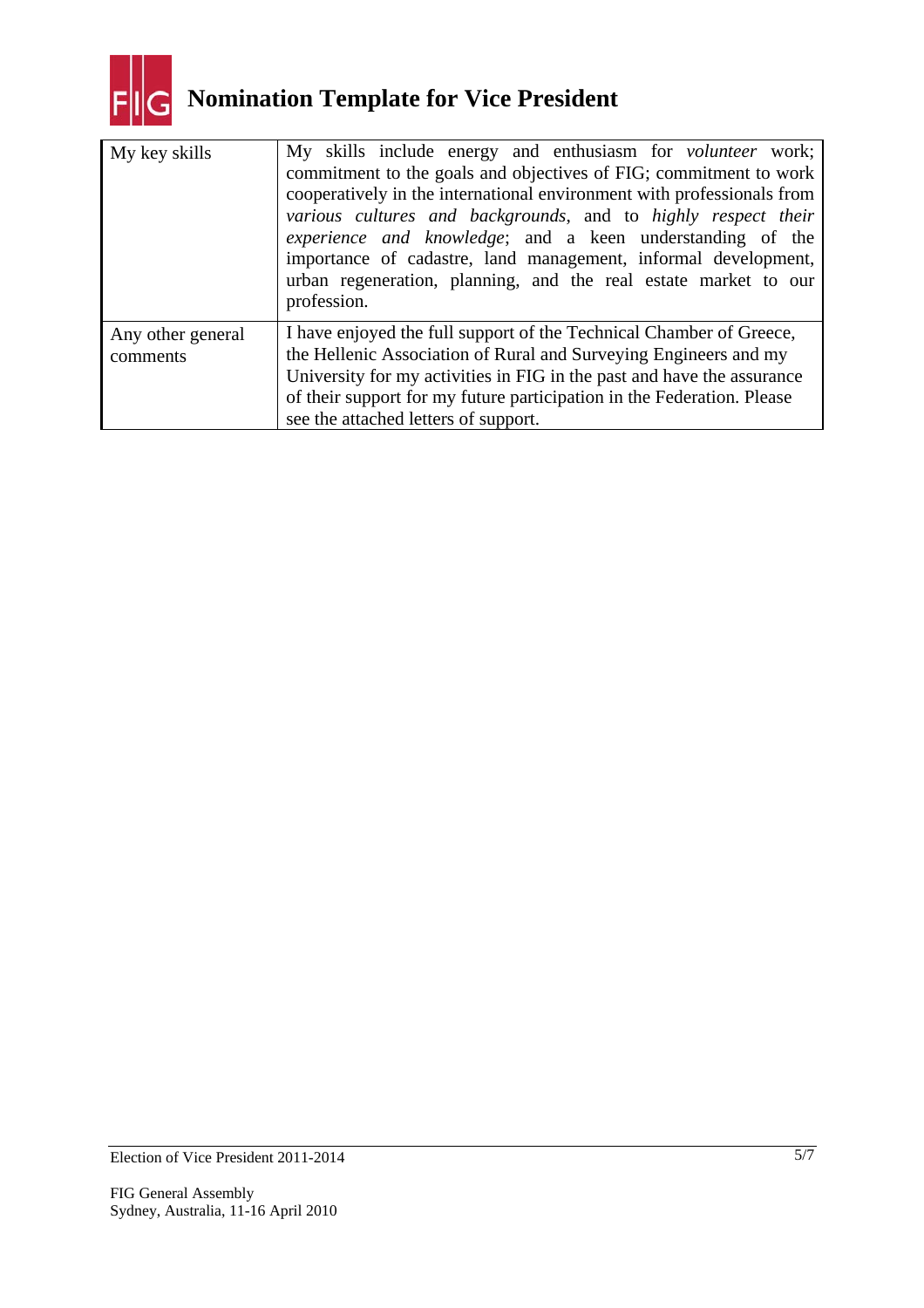

| <b>Nominator</b>                                 |                                                                                                                                                                                                                                                                                                                                                                                                                                                                                                                                                                                                                                                                                                                                                                                                           |
|--------------------------------------------------|-----------------------------------------------------------------------------------------------------------------------------------------------------------------------------------------------------------------------------------------------------------------------------------------------------------------------------------------------------------------------------------------------------------------------------------------------------------------------------------------------------------------------------------------------------------------------------------------------------------------------------------------------------------------------------------------------------------------------------------------------------------------------------------------------------------|
| Name of member association                       | Technical Chamber of Greece (TCG)                                                                                                                                                                                                                                                                                                                                                                                                                                                                                                                                                                                                                                                                                                                                                                         |
| Name and title of contact<br>person              | Yannis Alavanos, Surveying Engineer, President of TCG                                                                                                                                                                                                                                                                                                                                                                                                                                                                                                                                                                                                                                                                                                                                                     |
| Contact address                                  | 4 Nikis str, 10248 Athens, Greece                                                                                                                                                                                                                                                                                                                                                                                                                                                                                                                                                                                                                                                                                                                                                                         |
| Email address                                    | ialav@tee.gr                                                                                                                                                                                                                                                                                                                                                                                                                                                                                                                                                                                                                                                                                                                                                                                              |
| Nominator's statement                            |                                                                                                                                                                                                                                                                                                                                                                                                                                                                                                                                                                                                                                                                                                                                                                                                           |
| Why the association wants to<br>nominate Nominee | The TCG represents the total of University graduated<br>engineers of Greece and one of its major roles is to act as the<br>technical advisory organization of the Hellenic State. The<br>TCG is also active and contributes to the international<br>community of engineers in general and Surveyors in<br>particular through various international posts and activities.<br>Our association puts great value on international cooperation,<br>experience and knowledge sharing in all fields of surveying,<br>and land management.                                                                                                                                                                                                                                                                        |
|                                                  | Dr Potsiou is a member of our Association and she has<br>worked successfully and consistently for the establishment of<br>a close cooperation among the TCG, and FIG, UN agencies,<br>the FIG member associations and their FIG national delegates<br>from the public, the private and the academic sectors in the<br>field of Land Management and Spatial Information<br>Management, for a long period. During her involvement in<br>FIG, as a delegate of the TCG, the TCG has provided all kind<br>of support (e.g. administrative, scientific, financial, etc).                                                                                                                                                                                                                                       |
|                                                  | By example, we mention the contribution of both TCG and<br>Dr Potsiou in the organization of the following events:<br>FIG Com3 Workshop in 2002 (Athens), TCG<br>joint FIG / UNECE Workshop in 2003 (Athens), TCG<br>Athens FIG WW 2004, TCG<br>in 2007, the joint FIG/UNECE Workshop in Sounio,<br>by the Technical Chamber of Greece,<br>in 2008, the joint FIG Com3 and Com2 Workshop in<br>Valencia, in cooperation with the Colegio Oficial de<br>Ingenieros Técnicos en Topografia,<br>in 2009, the FIG Com3 Workshop in Mainz, in<br>cooperation with the DVW - Deutscher Verein für<br>Vermessungswesen - Gesellschaft für Geodäsie,<br>Geoinformation und Landmanagement,<br>in 2008, the joint FIG / UN HABITAT/ GLTN expert<br>group meeting in Athens, by the TCG, on informal<br>development |

Election of Vice President 2011-2014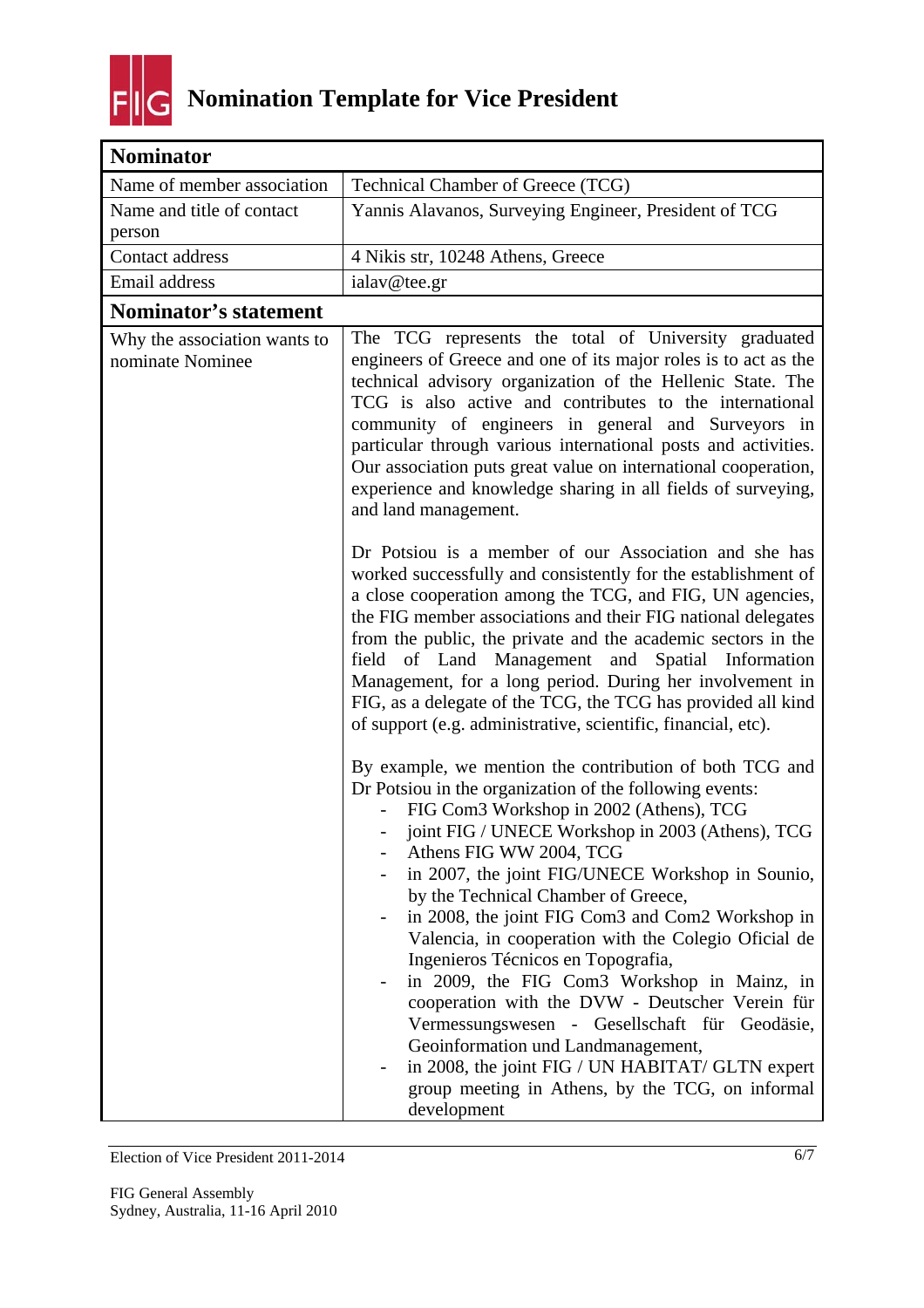

|                                                                           | in 2009 in Paris, in cooperation with the Ordre des<br>Géomètres-Experts OGE FIG Expert<br>Group<br>Meeting, on Megacities Management and she has<br>contributed to the compilation of several important<br>FIG and/or UN publications.                                                                                                                                                                  |
|---------------------------------------------------------------------------|----------------------------------------------------------------------------------------------------------------------------------------------------------------------------------------------------------------------------------------------------------------------------------------------------------------------------------------------------------------------------------------------------------|
|                                                                           | We believe that Dr Potsiou will continue to serve the<br>surveyors' international community as actively as FIG Vice<br>President and she will have our support.                                                                                                                                                                                                                                          |
| Support the association can<br>offer the Nominee (financial<br>and other) | The TCG has so far generously supported many FIG and FIG<br>Commission 3 activities and will continue to provide any<br>necessary support to Dr Potsiou in her activity as FIG Vice<br>President. In addition, the TCG is willing to contribute to this<br>task by organizing and hosting meetings, providing the<br>necessary scientific and administrative support, publishing of<br>FIG studies, etc. |
| Any other comments                                                        |                                                                                                                                                                                                                                                                                                                                                                                                          |

| <b>Signed</b>                                  |                    |
|------------------------------------------------|--------------------|
| I hereby certify the above is true and correct |                    |
| Date                                           | 3.12.2009          |
| Nominee<br>METAD                               | CHRYSSY A POTSIOUS |
| Nominator                                      | Γιάννης Αλαβά      |
| <b>WIKO ENIMENATHPIO</b>                       |                    |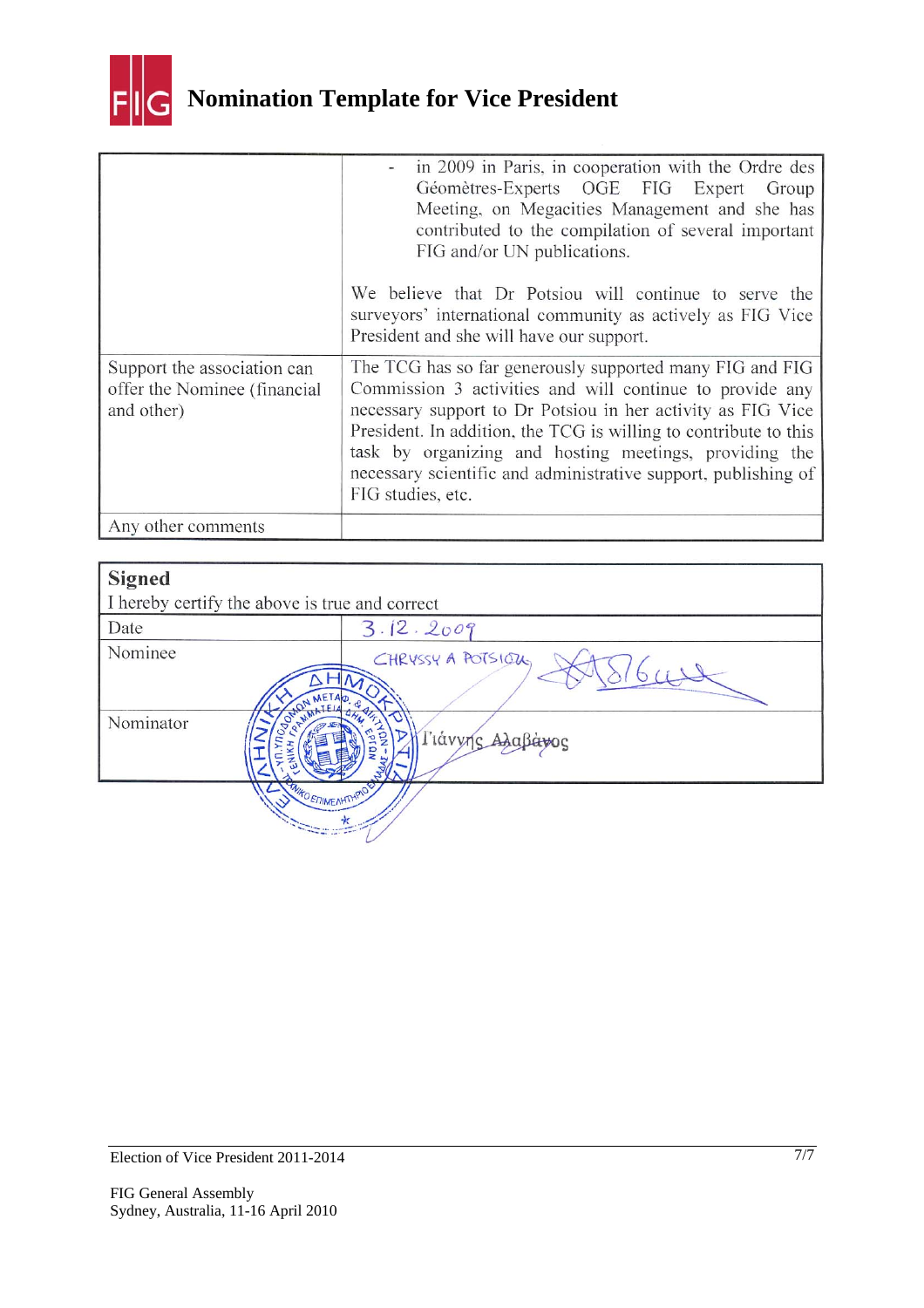

| <b>Nominator</b>                                 |                                                                                                                                                                                                                                                                                                                                                                                                                                                                                                                                                                                                                                                                                                                                                                                                                                                                                                                                                                                                                                                                                                                                                                                                                                                                                                                                                                                                                                                                                                                                                                            |
|--------------------------------------------------|----------------------------------------------------------------------------------------------------------------------------------------------------------------------------------------------------------------------------------------------------------------------------------------------------------------------------------------------------------------------------------------------------------------------------------------------------------------------------------------------------------------------------------------------------------------------------------------------------------------------------------------------------------------------------------------------------------------------------------------------------------------------------------------------------------------------------------------------------------------------------------------------------------------------------------------------------------------------------------------------------------------------------------------------------------------------------------------------------------------------------------------------------------------------------------------------------------------------------------------------------------------------------------------------------------------------------------------------------------------------------------------------------------------------------------------------------------------------------------------------------------------------------------------------------------------------------|
| Name of member association                       | Hellenic Association of Rural and Surveying Engineers<br>(H.A.R.S.E.)                                                                                                                                                                                                                                                                                                                                                                                                                                                                                                                                                                                                                                                                                                                                                                                                                                                                                                                                                                                                                                                                                                                                                                                                                                                                                                                                                                                                                                                                                                      |
| Name and title of contact                        | Stefanos Xekalakis,                                                                                                                                                                                                                                                                                                                                                                                                                                                                                                                                                                                                                                                                                                                                                                                                                                                                                                                                                                                                                                                                                                                                                                                                                                                                                                                                                                                                                                                                                                                                                        |
| person                                           | Rural and Surveying Engineer, President of H.A.R.S.E.                                                                                                                                                                                                                                                                                                                                                                                                                                                                                                                                                                                                                                                                                                                                                                                                                                                                                                                                                                                                                                                                                                                                                                                                                                                                                                                                                                                                                                                                                                                      |
| Contact address                                  | 61, Arachovis St.,                                                                                                                                                                                                                                                                                                                                                                                                                                                                                                                                                                                                                                                                                                                                                                                                                                                                                                                                                                                                                                                                                                                                                                                                                                                                                                                                                                                                                                                                                                                                                         |
|                                                  | 10681 Athens, Greece                                                                                                                                                                                                                                                                                                                                                                                                                                                                                                                                                                                                                                                                                                                                                                                                                                                                                                                                                                                                                                                                                                                                                                                                                                                                                                                                                                                                                                                                                                                                                       |
| Email address                                    | psdatm@tee.gr                                                                                                                                                                                                                                                                                                                                                                                                                                                                                                                                                                                                                                                                                                                                                                                                                                                                                                                                                                                                                                                                                                                                                                                                                                                                                                                                                                                                                                                                                                                                                              |
| Nominator's statement                            |                                                                                                                                                                                                                                                                                                                                                                                                                                                                                                                                                                                                                                                                                                                                                                                                                                                                                                                                                                                                                                                                                                                                                                                                                                                                                                                                                                                                                                                                                                                                                                            |
| Why the association wants to<br>nominate Nominee | H.A.R.S.E. nominates<br>Dr Chryssy A Potsiou,<br>current chair of FIG Commission 3, for the position of Vice<br>President of FIG. Dr Potsiou is a candidate for any one of the<br>open positions for Vice President.<br>Dr Potsiou is a member in good standing of H.A.R.S.E., a<br>member association of FIG, and is well-known in the<br>profession both here in Greece and internationally for her<br>work in cadastre, spatial data infrastructures, informal<br>development and other areas of Land Management.<br>She always had the full support of this association for her<br>work in FIG.<br>Dr Potsiou served as secretary general of the local organizing<br>committee for the FIG Working Week of 2004 held in<br>Athens, Greece. She also served as chair of the organizing<br>committee for the FIG Com3 Workshop on "spatial<br>information management-Experiences and visions" in Athens<br>in 2000, and as chair of the organizing committee of the joint<br>FIG Com3 and Com7/UNECE Workshop in Athens in 2003.<br>In addition Dr Potsiou has organized annual workshops in<br>collaboration with H.A.R.S.E. in 2007 in Sounio, Greece on<br>"informal development in Europe". She also serves as a<br>frequent contributing author in H.A.R.S.E.'s journal.<br>Dr Potsiou has been an active and consistent representative of<br>the Greek surveying profession in FIG for 27 years as<br>participant, delegate, commission member, convention and<br>meetings organizer, WG chair, Commission chair and as<br>ACCO representative to the FIG Council. |
|                                                  | H.A.R.S.E. values the contributions of Dr Potsiou and their<br>importance to the surveying profession.                                                                                                                                                                                                                                                                                                                                                                                                                                                                                                                                                                                                                                                                                                                                                                                                                                                                                                                                                                                                                                                                                                                                                                                                                                                                                                                                                                                                                                                                     |

Election of Vice President 2011-2014